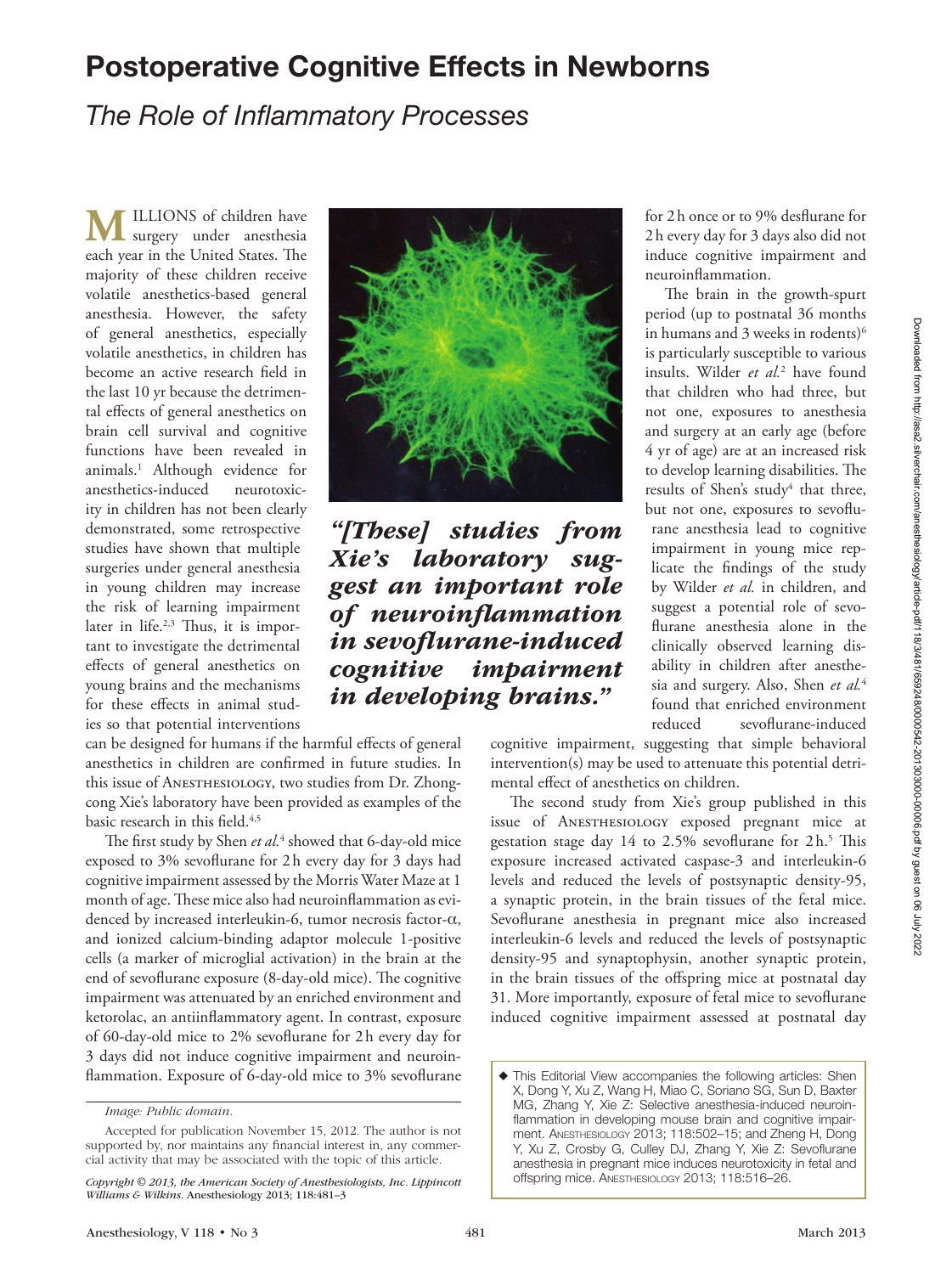31. Interestingly, the authors showed that the sevofluraneinduced reduction of the postsynaptic density-95 levels was attenuated by interleukin-6 antibody in the primary mouse neurons. Finally, an enriched environment also attenuated the sevoflurane-induced cognitive impairment, neuroflammation, and reduction of postsynaptic density-95 and synaptophysin in the offspring mice at postnatal day 31. These findings clearly suggest that anesthetic exposure during second or third trimesters may cause significant detrimental effect on the brains of mice.

Both studies from Xie's laboratory suggest an important role of neuroinflammation in sevoflurane-induced cognitive impairment in developing brains.<sup>4,5</sup> This finding is consistent with previous studies showing that neuroinflammation is associated with cognitive impairment in humans $7-9$  and in animals $10-12$  and that neuroinflammation may contribute to cognitive impairment after isoflurane anesthesia or isoflurane anesthesia plus surgery in adult animals.10,12–14 It is proposed that perioperative neuroinflammation plays an important role in postoperative cognitive dysfunction and therefore, the resolution of this neuroinflammation after surgery may result in cognitive improvement in adults.15 Xie's studies extend this detrimental role of neuroinflammation in cognitive impairment to developing brains.

One issue related to the neuroinflammation theory for anesthetics-induced cognitive impairment is how anesthetics induce neuroinflammation. Anesthetics, including sevoflurane, have been shown to increase cytosolic calcium.<sup>16</sup> Increased cytosolic calcium level is associated with increased levels of proinflammatory cytokines,<sup>17</sup> potentially *via* activation of nuclear factor-κB signaling pathway.<sup>18,19</sup> Nuclear factor-κB is a key transcription factor that regulates cytokine expression.18 Thus, the following mechanism can be proposed for volatile anesthetics to increase inflammatory cytokines in the brain: volatile anesthetics including sevoflurane increase cytosolic calcium, which then activates nuclear factor-κB signaling, leading to generation of proinflammatory cytokines.

One line of evidence to suggest the role of neuroinflammation in sevoflurane-induced cognitive impairment in Xie's studies is that ketorolac attenuated this cognitive impairment.4 However, it is debatable whether ketorolac can be used routinely for this purpose in children because ketorolac can impair blood clotting and wound healing. However, lidocaine, a local anesthetic with antiinflammatory property, has been shown to reduce isoflurane-induced cognitive impairment and brain expression of inflammatory cytokines in adult animals.13,14 Lidocaine has been commonly used clinically during general anesthesia and may be an alternative for ketorolac to reduce cognitive impairment in the developing brain should its effectiveness be established in the future studies.

A very interesting finding from Xie's studies is that exposure of 6-day-old mice to 9% desflurane for 2h every day for 3 days did not induce cognitive impairment.<sup>4</sup> This result suggests that volatile anesthetics-induced cognitive impairment in the developing brain is agent specific. Agent-specific

effects have been found previously for volatile anesthetics. For example, a prior short exposure of rats to isoflurane can reduce brain injury caused by brain ischemia-reperfusion occurring 24h after the isoflurane exposure. This protective effect is difficult to be induced by desflurane.<sup>20</sup> Similarly, application of isoflurane, but not desflurane, after simulated ischemia and reperfusion provides protection in bovine pulmonary arterial endothelial cells.21

Currently, the potential detrimental effects of volatile anesthetics on developing brains constitute a very active research field. The studies from Xie's group focused on sevoflurane, an often-used volatile anesthetic in pediatric patients, and showed the role of neuroinflammation in cognitive impairment in young mice after sevoflurane exposure. These studies suggest potential interventions to reduce this effect if this anesthetic effect is confirmed in humans and, therefore, deserve our attention.

Zhiyi Zuo, M.D., Ph.D., Department of Anesthesiology, University of Virginia Health System, Charlottesville, Virginia. [zz3c@virginia.edu](mailto:zz3c@virginia.edu)

## **References**

- 1. Loepke AW, Soriano SG: An assessment of the effects of general anesthetics on developing brain structure and neurocognitive function. Anesth Analg 2008; 106:1681–707
- 2. Wilder RT, Flick RP, Sprung J, Katusic SK, Barbaresi WJ, Mickelson C, Gleich SJ, Schroeder DR, Weaver AL, Warner DO: Early exposure to anesthesia and learning disabilities in a population-based birth cohort. Anesthesiology 2009; 110:796–804
- 3. Flick RP, Katusic SK, Colligan RC, Wilder RT, Voigt RG, Olson MD, Sprung J, Weaver AL, Schroeder DR, Warner DO: Cognitive and behavioral outcomes after early exposure to anesthesia and surgery. Pediatrics 2011; 128:e1053–61
- 4. Shen X, Dong Y, Xu Z, Wang H, Miao C, Soriano SG, Sun D, Baxter MG, Zhang Y, Xie Z: Selective anesthesia-induced neuroinflammation in developing mouse brain and cognitive impairment. Anesthesiology 2013; 118:502–15
- 5. Zheng H, Dong Y, Xu Z, Crosby G, Culley DJ, Zhang Y, Xie Z: Sevoflurane anesthesia in pregnant mice induces neurotoxicity in fetal and offspring mice. Anesthesiology 2013; 118:516–26
- 6. Rice D, Barone S Jr: Critical periods of vulnerability for the developing nervous system: Evidence from humans and animal models. Environ Health Perspect 2000; 108 Suppl 3:511–33
- 7. Rudolph JL, Ramlawi B, Kuchel GA, McElhaney JE, Xie D, Sellke FW, Khabbaz K, Levkoff SE, Marcantonio ER: Chemokines are associated with delirium after cardiac surgery. J Gerontol A Biol Sci Med Sci 2008; 63:184–9
- 8. Kálmán J, Juhász A, Bogáts G, Babik B, Rimanóczy A, Janka Z, Penke B, Palotás A: Elevated levels of inflammatory biomarkers in the cerebrospinal fluid after coronary artery bypass surgery are predictors of cognitive decline. Neurochem Int 2006; 48:177–80
- 9. Ramlawi B, Rudolph JL, Mieno S, Khabbaz K, Sodha NR, Boodhwani M, Levkoff SE, Marcantonio ER, Sellke FW: Serologic markers of brain injury and cognitive function after cardiopulmonary bypass. Ann Surg 2006; 244:593–601
- 10. Terrando N, Monaco C, Ma D, Foxwell BM, Feldmann M, Maze M: Tumor necrosis factor-alpha triggers a cytokine